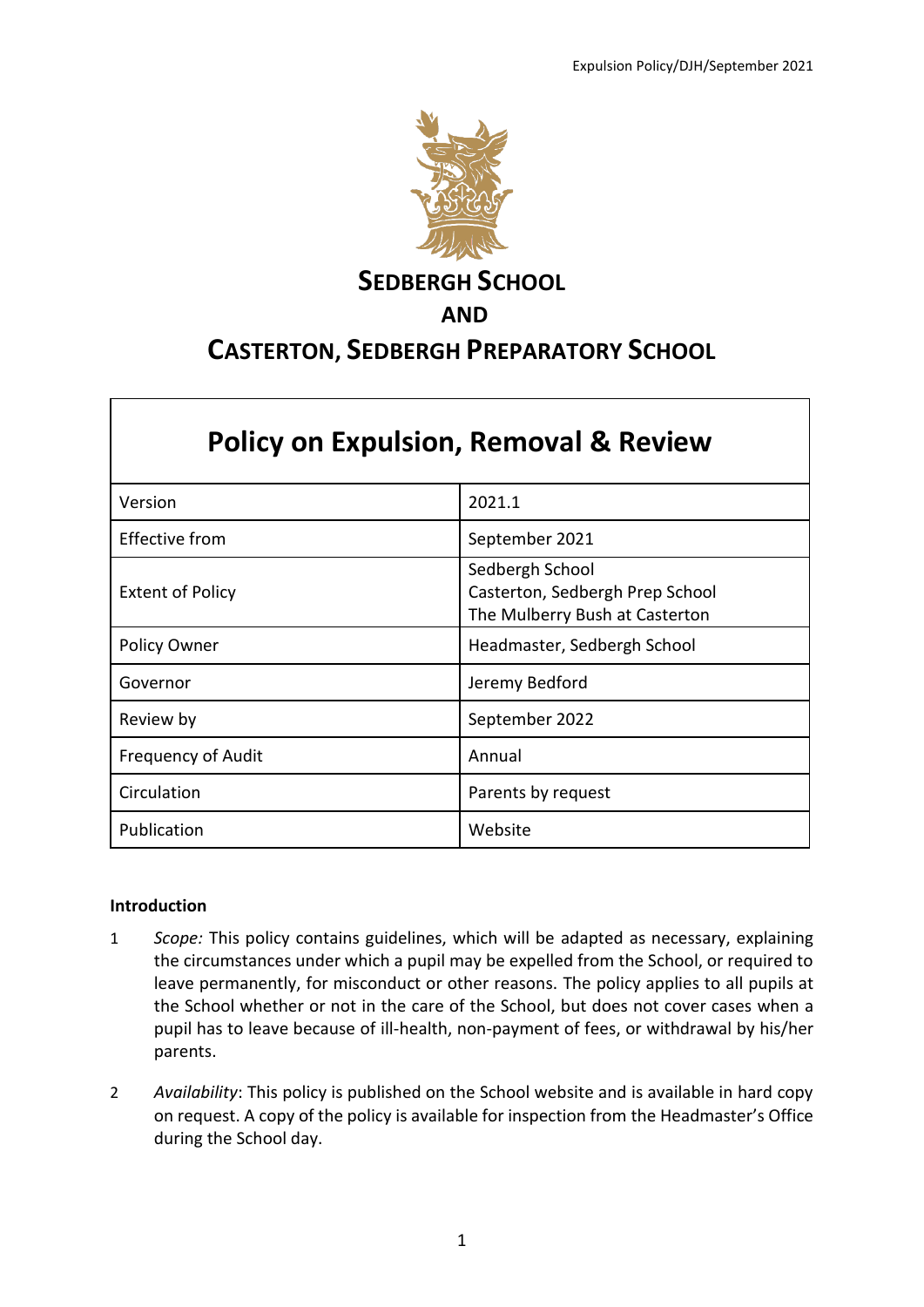3 *Interpretation:* The term "*the School*" includes, collectively and/or separately, Sedbergh School ("*the senior school*"), Casterton, Sedbergh Prep School ("*the prep school*") and the Mulberry Bush at Casterton.

References to the "*Headmaster*" include the Headmaster of the senior school or the prep school as appropriate for the pupil under consideration, as well as the Deputy Heads, if authorised to act on his behalf.

"*Parent*" includes all those who have signed the School's acceptance form as well as those who hold parental responsibility for or have care of a pupil, eg a legal guardian or education guardian.

"*Expulsion*": A pupil may be formally expelled from the School if it is proved on the balance of probabilities that the pupil has committed a grave breach of discipline or a serious criminal offence. Expulsion is reserved for the most serious breaches.

"*Removal*": Parents may be required to remove a pupil permanently from the School or from boarding if, after consultation with the parents and if appropriate the pupil, the Headmaster is of the opinion that:

- (a) the pupil has committed a breach or breaches of School rules or discipline for which removal is the appropriate sanction; or
- (b) by reason of the pupil's conduct, behaviour or progress, the pupil is unwilling or unable to benefit sufficiently from the educational opportunities and/or the community life offered by the School; or
- (c) if the parents have treated the School, members of its staff or any member of the School community unreasonably.

"*Suspension*": In this policy, unless otherwise stated, suspension is a neutral act whereby the pupil is sent home pending the outcome of an investigation or a Governors' Review. Suspension is also used as a disciplinary sanction.

Subheadings are for ease of reading and not part of the policy.

- 4 Timescales for the procedure are set out below. When we refer to "**working days"**, we mean Monday to Friday, when the School is open during term time. The dates of terms are published on the School's website. In the event that the application of this definition is likely to introduce excessive delays due to intervening School holidays, the School's approach is to take sensible and reasonable steps so as to minimise any hardship or unfairness arising from such delays.
- 5 The School will deal with complaints that are deemed unreasonable in line with DfE guidance.

### **Policy statement**

6 *Aims:* The aims of this policy are: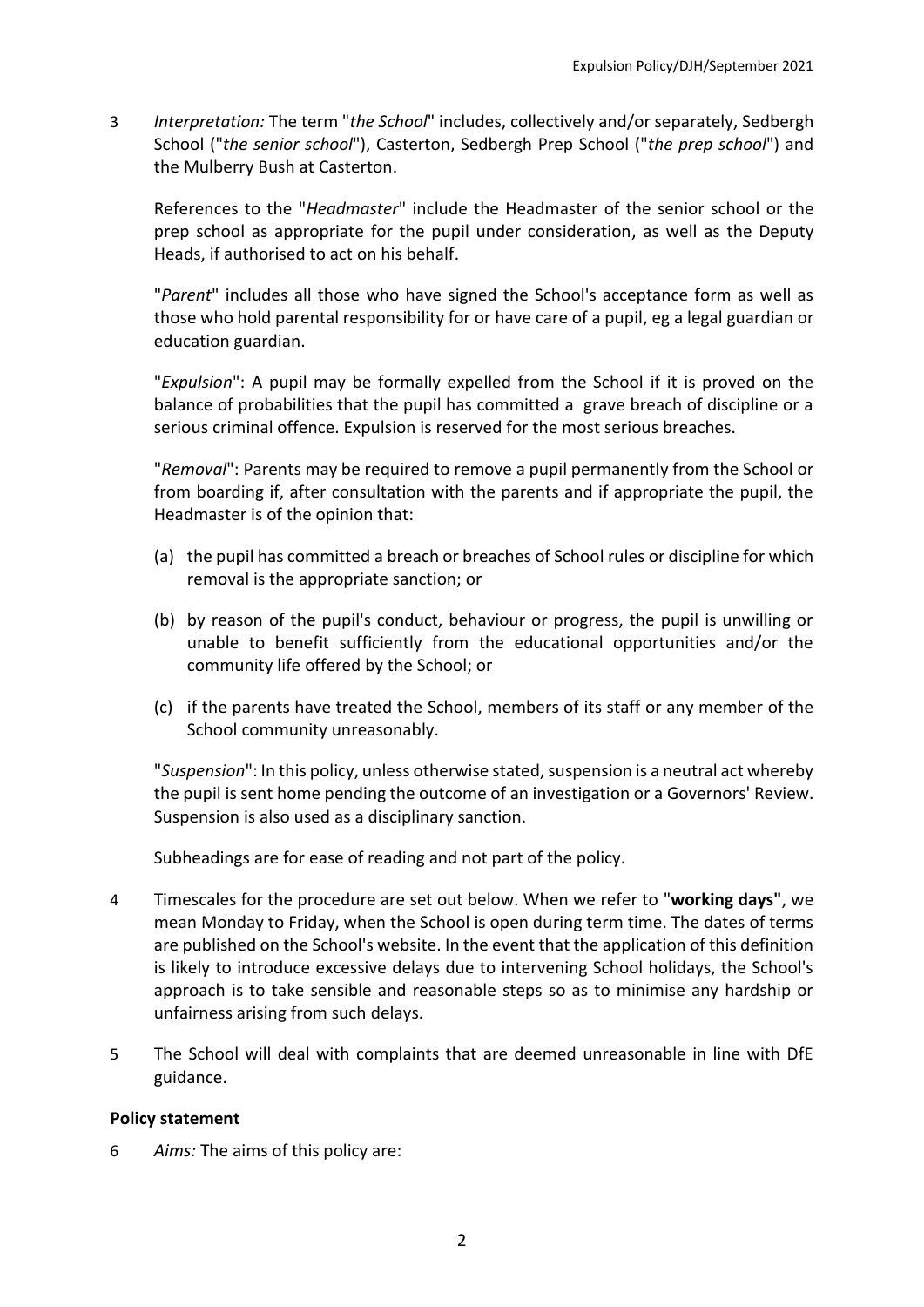- 6.1 To support the School's behaviour and discipline code.
- 6.2 To ensure procedural fairness and natural justice.
- 6.3 To promote co-operation between the School and parents when it is necessary for the School to require a pupil to leave earlier than expected.
- 6.4 To help to create a culture of safety, equality and protection.
- 7 *Misconduct:* Allegations, complaints or rumours of serious breaches of discipline should be referred to the Headmaster. The main categories of misconduct which are likely to be considered to be serious breaches of discipline and which may therefore result in expulsion or removal include but are not limited to:
	- 7.1 Supply or facilitation of supply/possession/use of drugs and solvents or their paraphernalia or substances intended to resemble them, or alcohol, tobacco or vaping as prohibited by the School policies on alcohol, smoking, drugs and substances].
	- 7.2 Actual or attempted theft, blackmail, intimidation, racism, cyber-based bullying, prejudiced-based bullying, discriminatory-based bullying or severe and/or persistent bullying.
	- 7.3 Physical violence and/or abuse (which may include but is not limited to hitting, kicking, shaking, biting and hair pulling).
	- 7.4 Physical or emotional abuse or harassment (to include behaviour that may be categorised as "*banter*", "*just having a laugh*", "*part of growing up*" or "*boys being boys*").
	- 7.5 Initiation/hazing type violence and rituals (which may include, but is not limited, to activities involving harassment, abuse or humiliation used as a way of initiating a person into a group).
	- 7.6 Abuse in intimate personal relationships between peers.
	- 7.7 Consensual and non-consensual sharing of youth-produced sexual imagery.
	- 7.8 Sexual violence, sexual harassment and upskirting and other harmful/ inappropriate sexual behaviour.
	- 7.9 Behaviour in contravention of the School's the IT Acceptable Use Policy and E-Safety Policy.
	- 7.10 Supply or possession of pornography.
	- 7.11 Behaviour which may constitute a criminal offence, such as:
		- 7.11.1 possession or use of unauthorised firearms or other weapons.
		- 7.11.2 vandalism, defacement and/or destruction of School property; and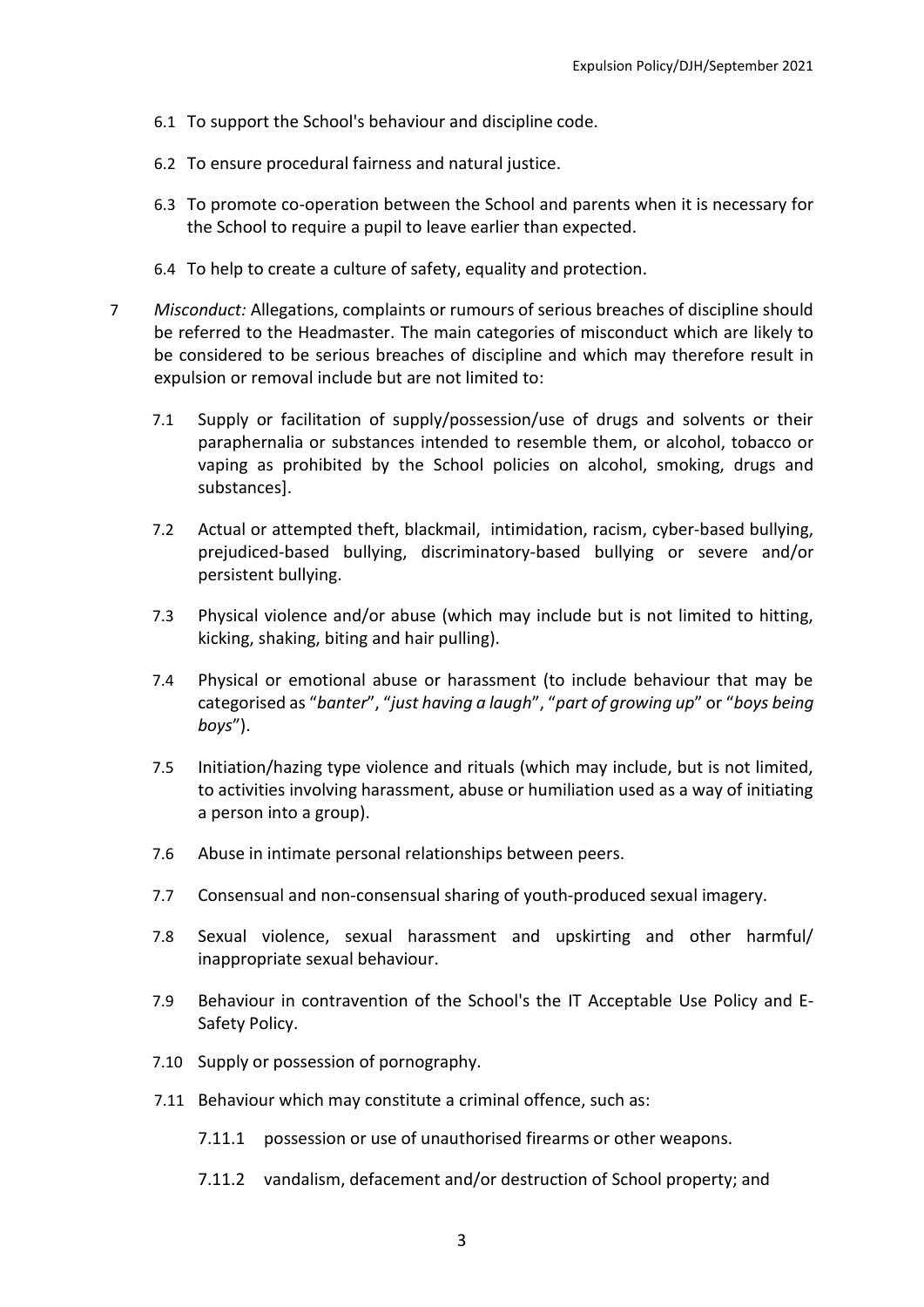- 7.11.3 cybercrime, including computer hacking.
- 7.12 Persistent attitudes, behaviour or minor breaches of discipline which are inconsistent with the School's ethos.
- 7.13 Other serious misconduct which affects the welfare of a member or members of the School community or which brings the School into disrepute (single or repeated episodes) on or off School premises.
- 8 *Other Circumstances:* A pupil may be required to leave if, after all appropriate consultation, the Headmaster is satisfied that it is not in the best interests of the pupil, or of the School, that he/she remains at the School.
- 9 *Sanctions*: sanctions for serious breaches of discipline include suspension, removal and expulsion (as defined above). Sanctions imposed will be fair and proportionate to the breach.
- 10 *Equality*: In respect of a pupil with a disability as defined by the Equality Act 2010, the School will make such adjustments to this policy and its implementation as it is reasonable to have to make to avoid substantial disadvantage to pupil. Any religious requirements affecting the pupil will also be considered. Reference is made to the School's Pupil Equal Opportunity Policy.

#### **Procedure**

- 11 **The procedure**: The procedure followed by the School in cases where a sanction of expulsion or removal may be imposed by the Headmaster is summarised in the flowchart at Appendix 1 to this Policy. The three stages of this procedure are as follows:
	- 11.1 **Investigation Procedure** further details of the procedures to be followed at this stage are set out at paragraphs [12](#page-3-0) to [17.](#page-4-0)
	- 11.2 **Disciplinary Meeting with the Headmaster** further details of the disciplinary meeting are set at paragraph[s 18](#page-5-0) t[o 24.](#page-6-0)
	- 11.3 **Governors' Review**  further details of the Review are set out at paragraphs [25](#page-7-0) to [36.](#page-10-0)

#### **Investigation Procedure**

<span id="page-3-0"></span>12 *Complaints:* Any allegation, complaint or rumour about serious misconduct, or cases in which the Headmaster considers that a pupil is unwilling or unable to benefit sufficiently from the educational opportunities and/or the community life offered by the School or where parents have treated the School, members of its staff or any member of the School community unreasonably, will be investigated. The purpose of such an investigation is to make findings on the balance of probabilities, where possible, as to what has happened. This investigation will normally be co-ordinated by a Deputy Head, provided that he/she has not had any prior involvement in the management of any of the matters under investigation. The outcome will be reported to the Headmaster. Parents will be informed as soon as reasonably practicable if an allegation, complaint or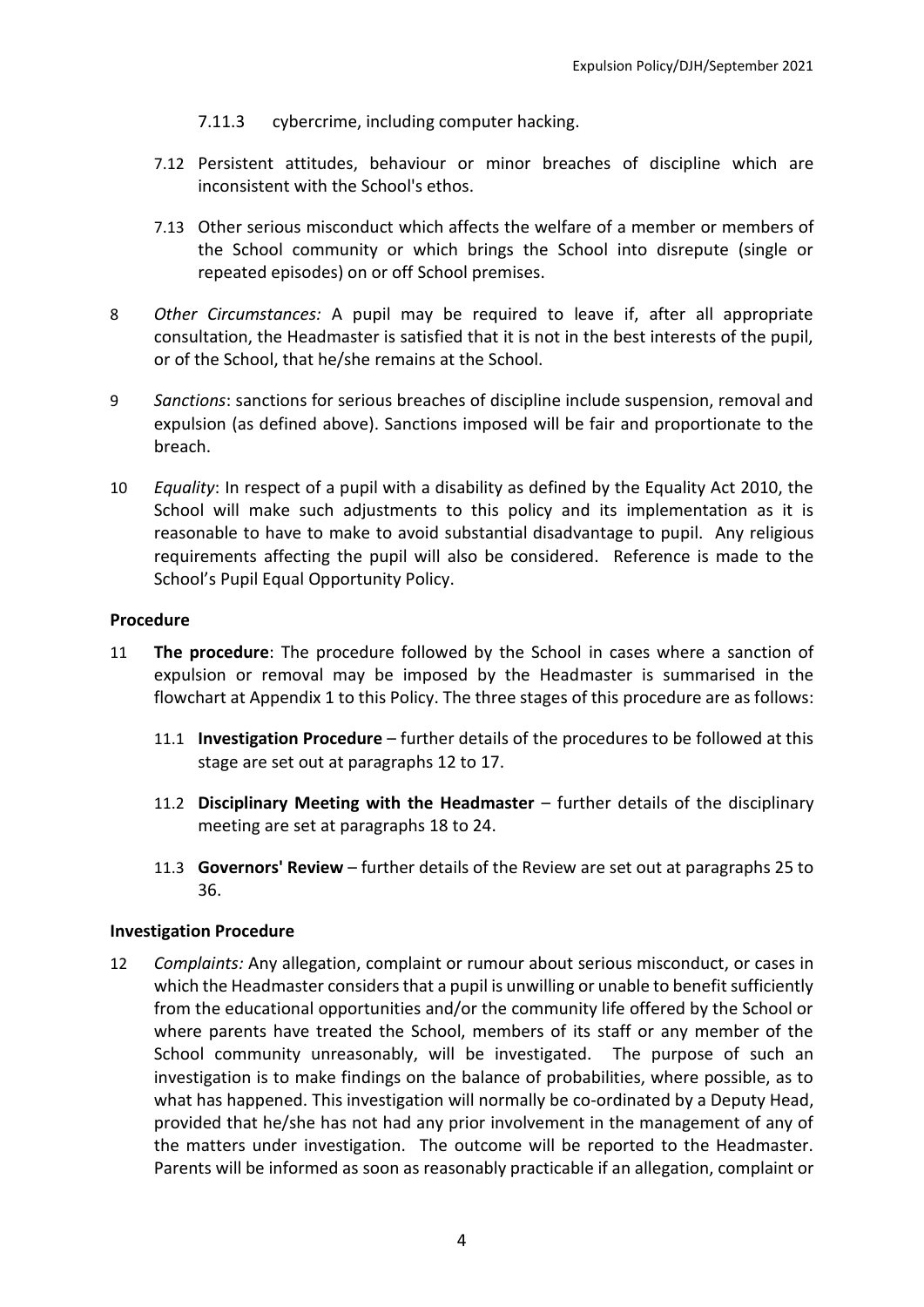rumour under investigation is of a nature that could result in the pupil being expelled or removed from the School, unless the School is prevented from doing so by the police if they are involved.

- 13 *Suspension:* A pupil may be suspended from boarding and/or from the School and required to live at home or with his/her education guardian pending the outcome of the disciplinary process (see paragrap[h 17 b](#page-4-0)elow). Should a suspension continue for a period of more than five working days, the School will take reasonable steps to put in place arrangements to ensure the continuing education of the pupil and will keep the terms of the suspension under regular review. Parents or guardians should note that there may be a delay in providing work whilst teaching staff are given the opportunity to determine what work should be set. Alternatively, he/she may be placed under a segregated regime on School premises.
- 14 *Search:* A pupil's space and/or, following appropriate risk assessment, belongings may be searched and she/he may be asked to turn out the contents of pockets or a bag, if the School considers there is reasonable cause to do so. Clothing will not be searched until it has been removed from the wearer and care will be taken to ensure reasonable privacy. This policy does not authorise an intimate search or physical compulsion in removing clothing. Only outer clothing will be searched. If necessary, the police would be called. See also the School's policy on searching and confiscation in the Teaching Staff Handbook.
- 15 *Interview:* A pupil may be interviewed informally by a member of staff to establish whether there are grounds for a formal investigation. If the pupil is then interviewed formally about an allegation, complaint or rumour, arrangements will be made for him/her to be accompanied by a member of staff of his/her choice and/or by a parent (if available at the relevant time). A minute of the interview will be recorded in writing by the interviewing member of staff. If considered necessary, the School may make arrangements for legal representation for the pupil, to be funded at the parents' expense. The School will provide appropriate pastoral and other support for all those affected by the investigation whilst they remain at the School.
- 16 *Ethos:* An investigation and any subsequent meeting will be conducted in a fair and unbiased manned and in a way which is appropriate to a school, without formal legal procedures.
- <span id="page-4-0"></span>17 *Suspension of an investigation*: It may be necessary to suspend an investigation, for example, where external agencies such as the police or Children's Services are involved and have advised that this is necessary. A decision to suspend an investigation will take into account advice from an appropriate external agency and will be subject to periodic review. In relation to alleged sexual violence or sexual harassment, the School will have regard to the DfE guidance sexual violence and sexual harassment between children in schools and colleges (September 2021) and the School's Designated Safeguarding Lead (or a Deputy) will take a leading role on any such decision.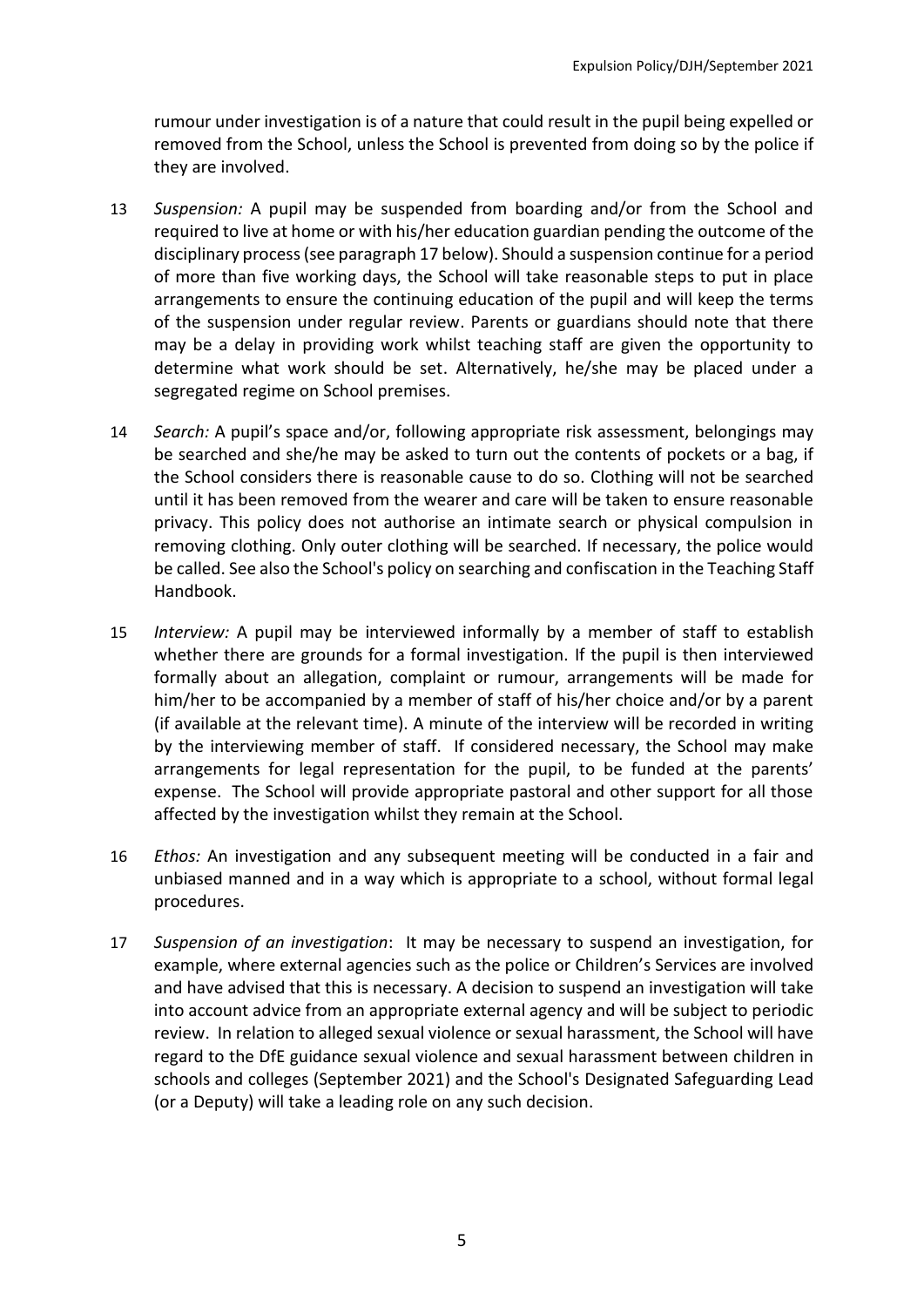#### **Disciplinary Meeting**

- <span id="page-5-0"></span>18 Where the findings of the investigation into an allegation, complaint or rumour of a serious breach of discipline appear to support the allegation, complaint or rumour, a disciplinary meeting with the Headmaster will take place.
- 19 *Preparation:* The Chairman of Governors will be informed of the outcome of the investigation. Documents available at the disciplinary meeting before the Headmaster will include:
	- 19.1 A statement setting out the points of the allegation, complaint or rumour against the pupil or, where applicable, the parents.
	- 19.2 Written statements and notes of the evidence supporting the allegation, complaint or rumour, and any relevant correspondence.
	- 19.3 The investigation report.
	- 19.4 The pupil's School file and (if separate) House file and conduct record.
	- 19.5 The relevant School policies and procedures.
- 20 *Attendance:* The pupil and his/her parents (if available) will be asked to attend the disciplinary meeting with the Headmaster at which the Deputy Head will explain the circumstances of the allegation, complaint or rumour and his/her investigation. The pupil may also be accompanied by a member of staff of his/her choice. Where the allegation, complaint or rumour concerns the behaviour of the parents, the pupil will not generally be expected to attend the meeting and this procedure then applies to the parents only.

The person who undertook the investigation will be in attendance to explain the circumstances of the allegation, complaint or rumour and his/her investigation and findings.

The pupil and his/her parents will have an opportunity to state their side of the case. Members of staff will be on hand to join the meeting if needed, and their statements will be disclosed but, in most cases, the anonymity of pupils will be preserved.

If the parents or the pupil have any special needs or disability which call for additional facilities or adjustments (eg parking or the provision of documents in large print or other accessible format) those requirements should be made known to the Headmaster or Deputy Head so that appropriate arrangements can be made.

If a parent is unable to attend because of, for example, travel and working commitments, the School will make reasonable alternative arrangements to ensure the parent can be involved, remotely if necessary, with the disciplinary process and their child's education.

21 *Proceedings:* There are potentially three distinct stages of a disciplinary meeting: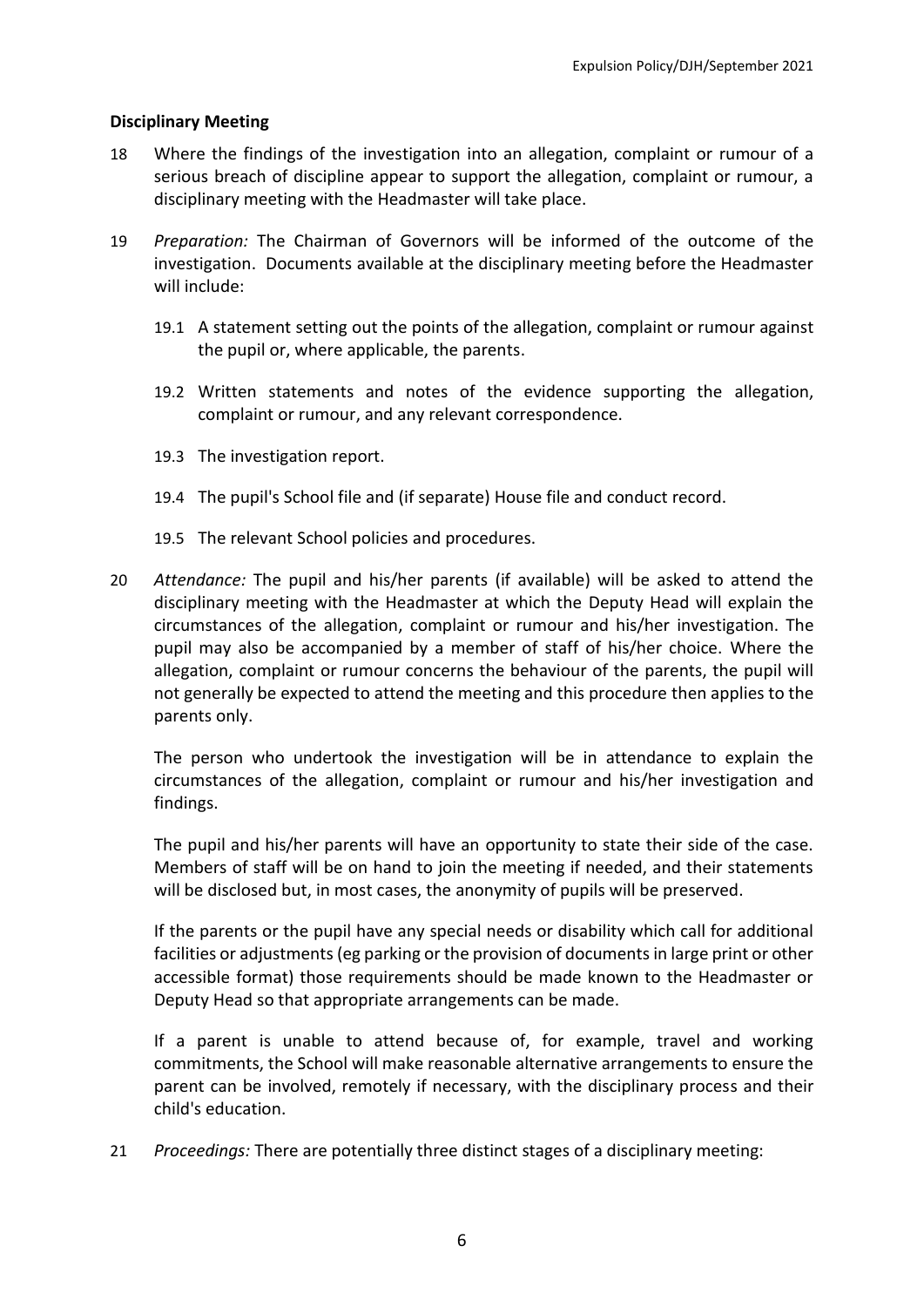- 21.1 *The complaint(s) -* the Headmaster will consider the allegation(s), complaint(s) or rumour(s) and the evidence, including statements made by and/or on behalf of the pupil or, where applicable, the parents. Unless the Headmaster considers that further investigation is needed, he will decide whether the allegation, complaint or rumour has been sufficiently proved and whether the findings constitute serious misconduct. The standard of proof shall be the civil standard, ie the *balance of probabilities*. Appropriate reliance may be placed on hearsay evidence but the Headmaster will not normally refer to the pupil's disciplinary record at this stage. The pupil and his/her parents will have an opportunity to make representations on the investigator's findings and whether they constitute serious misconduct, and the appropriate sanction to be imposed.
- 21.2 *The sanction -* if the allegation, complaint or rumour has been proved the Headmaster will outline the range of disciplinary sanctions which he considers are open to him. He will take into account any further statement which the pupil and/or others present on his/her behalf wish to make when considering the appropriate sanction to be imposed. The pupil's disciplinary record will also be taken into account where the allegation, complaint or rumour concerns the conduct of the pupil. Then, or at some later time, normally within 48 hours, the Headmaster will inform the pupil and his/her parents of his decision in writing, with reasons.
- 21.3 *Leaving status* if the Headmaster decides that the pupil must leave the School, he will consult with a parent before deciding on the pupil's leaving status (see below).
- 22 *Delayed Effect:* A decision to expel or remove a pupil shall take effect five days after the decision was first communicated to a parent. Until then, the pupil shall remain suspended and away from School premises. If within seven working days the parents have made a written application for a Review of the decision by the Governors, the pupil shall remain suspended until the Review has taken place and either the sanction is upheld or a reconsidered decision made.

#### **Leaving status**

- 23 *Explanation:* If a pupil is expelled or removed, his/her leaving status will be one of the following: "expelled", "removed" or, if the offer is made by the Headmaster and accepted by the parents, "withdrawn by parents".
- <span id="page-6-0"></span>24 *Detail:* Additional points of leaving status to be considered may include:
	- 24.1 The form of letter which will be written to the parents and the form of announcement in the School and House that the pupil has left.
	- 24.2 The form of reference which will be supplied for the pupil.
	- 24.3 The entry which will be made on the School record and the pupil's status as a leaver.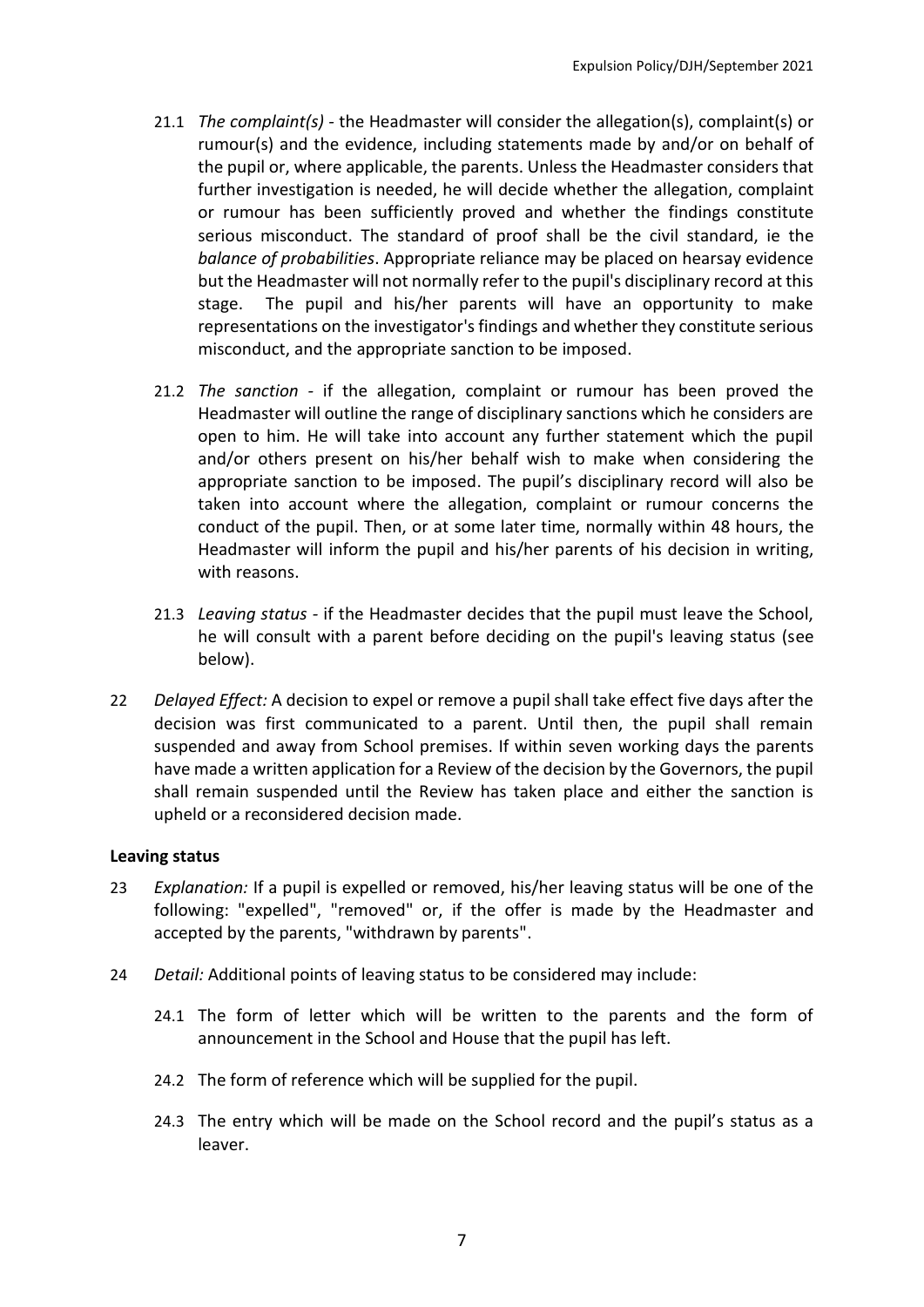- 24.4 Arrangements for transfer of any course and project work to the pupil, his/her parents or another school.
- 24.5 Whether (if relevant) the pupil will be permitted to return to School premises to sit public examinations.
- 24.6 Whether (if relevant) the School can offer assistance in finding an alternative placement for the pupil.
- 24.7 Whether the pupil will be entitled to leavers' privileges.
- 24.8 Whether the pupil will be eligible for membership of the Old Sedberghian Club and if so from what date.
- 24.9 The conditions under which the pupil may re-enter School premises in the future.
- 24.10 Financial aspects: payment of any outstanding fees and extras; whether the deposit will be returned or credited; refund of prepaid fees.

#### **Governors' Review**

- <span id="page-7-0"></span>25 *Request for Review:* A pupil or his/her parents may request a review by the Governors of the Headmaster's decision to expel or remove a pupil or where a decision has been made to impose the disciplinary sanction of suspension on a pupil for 11 School days or more or where such suspension would prevent a pupil from taking a public examination. The application must be made in writing using the Request Form at Appendix 2 and received by the Clerk to the Governors within seven days of the Headmaster's decision being notified to a parent, or longer by agreement. If the parents or the pupil have any special needs or disabilities which call for additional facilities or adjustments, these should be made known to the Clerk so that appropriate arrangements can be made.
- 26 *The Request*: The request should include a copy of all relevant documents and full contact details; the grounds on which the parents are asking for a Review and the outcome desired; a list of the documents which the parents believe to be in the School's possession and wish the Panel to consider; and whether the parents propose to attend the Review Meeting, and, if so, if they are to be accompanied.
- 27 *Grounds for Review:* In their request the parents must state the grounds on which they are asking for a Review and the outcome which they seek. For the avoidance of doubt, a mere disagreement with the decision of the Headmaster will not of itself be grounds sufficient for a Review.
- 28 *Equality*: If the parents or the pupil have any special needs or disability which call for additional facilities or adjustments (eg parking or the provision of documents in large print or other accessible format) those requirements should be made known to the Clerk to the Governors when parents make their request so that appropriate arrangements can be made.
- 29 *Pupil's status pending a Review:* Following a request for a Review, the Pupil will be suspended from School until the review procedure has completed. While suspended the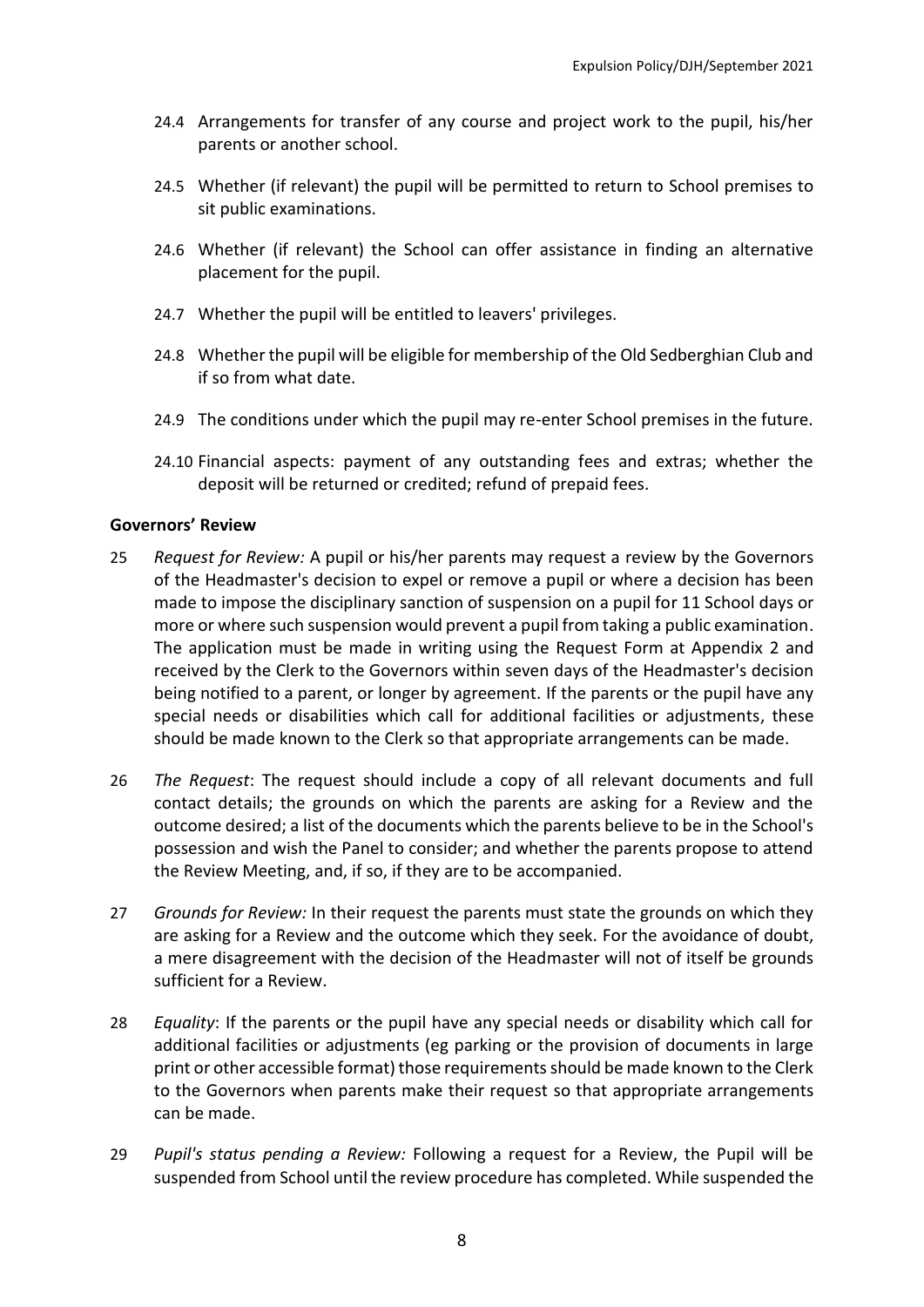Pupil shall remain away from School and shall not have the rights to enter School premises or attend School events without written permission from the Headmaster.

- 30 *Review Panel:* The Review will be undertaken by a three member sub-committee of the Board of Governors. The Panel members will have no detailed previous knowledge of the case or of the pupil or parents and will not normally include the Chairman of Governors. Selection of the Review Panel will be made by the Clerk to the Governors. With the exception of the Chairman of Governors, those Governors not appointed to the Panel will not be provided with information about the case. Parents will be notified in advance of the names of the Panel members. Fair consideration will be given to any bona fide objection to a particular member of the Panel. The Panel may, if requested by the parents, include an independent member who has no connection with the management or running of the School.
- 31 *Role of the Panel*: The role of the Panel is to consider the documentation provided by the parties, the representations made and any other factors which the Panel considers to be relevant, and to determine whether to uphold the Headmaster's decision or refer the decision back to him with recommendations so that he may consider the matter further.
- 32 *Review Meeting:* The meeting will take place at the School premises, normally within ten working days of the parents' application receipt. A Review will not normally take place during School holidays. The Clerk to the Governors will send written notification to each party of the process, date, time and place of the Review at least 10 working days before the date of the Review.

The parents and the Headmaster will be asked to submit any documents they wish to refer to at the meeting to the Clerk to the Governors and a single bundle will be circulated to the Panel and the parties simultaneously at least three days before the meeting. On receipt of new information not previously available to the Headmaster before his decision was made, the Clerk should contact the Chairman of Governors who will decide whether:

- 32.1 to include the new information in the bundle; or
- 32.2 to omit the information if not relevant to the grounds for Review; or
- 32.3 to make further enquiries of the parents or the pupil about the information; or
- 32.4 to refer the information to the Headmaster for his consideration as to whether the decision should be revisited.

A Review Meeting is a private procedure and all those who are concerned in it are required to keep its proceedings confidential, subject to law. The requirement is without prejudice to the parties' right to refer to the Panel's decision in any subsequent legal proceedings.

33 *Attendance:* Those present at the Review Meeting will normally be: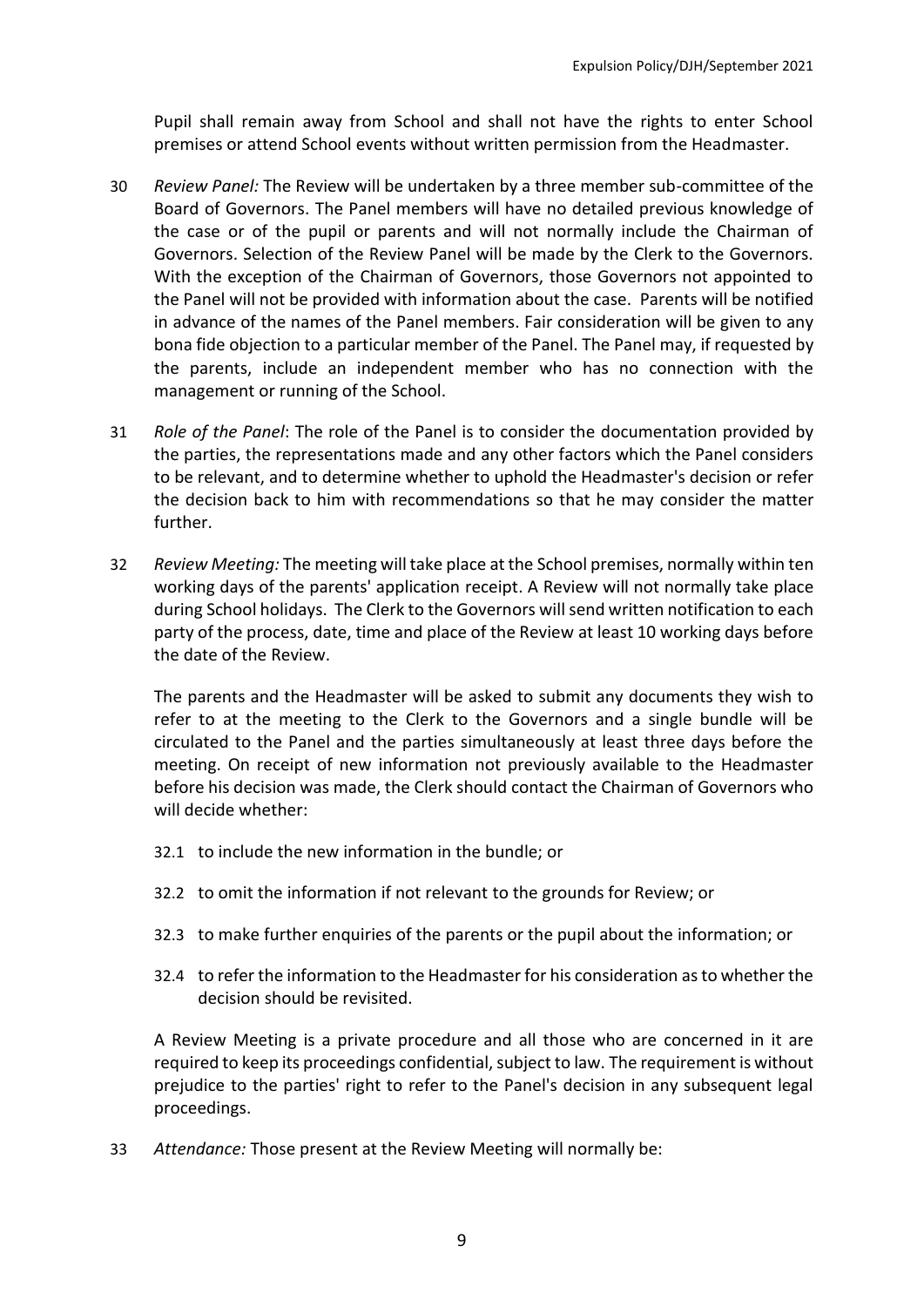- 33.1 Members of the Review Panel and the Clerk to the Governors or his/her deputy.
- 33.2 The Headmaster and any relevant member of staff whom the pupil or his/her parents have asked should attend and whom the Headmaster considers should attend in order to secure a fair outcome.
- 33.3 The pupil together with his/her parents and, if they wish, a member of the School staff who is willing to speak on the pupil's behalf. If the allegation, complaint or rumour concerns the behaviour of the parents, the pupil will not be expected to attend. The parents may be accompanied by a friend or relation. The meeting is not a legal proceeding and so legal representation is not necessary. The Clerk to the Governors must be given five working days' notice if the friend or relation is legally qualified and the parents should note that the Review Panel will wish to speak to the parents directly and this person will not be permitted to act as an advocate or to address the meeting unless invited to do so by the Chair of the Panel.
- 34 *Conduct of Meeting:* The meeting will be chaired by one member of the Review Panel and will be conducted in a suitable room and in an informal but fair and unbiased manner. During the Review, the parties shall have the opportunity to ask questions and make comments in an appropriate manner. The Review is not a legal proceeding and the Panel shall be under no obligation to hear oral evidence from witnesses but may do so and / or may take written statements into account. All statements made at the meeting will be unsworn. The proceedings will not be recorded but the Clerk will be asked to keep a hand-written minute of the main points which arise at the meeting. All those present will be entitled, should they wish, to write their own notes. The meeting will be directed by the Chair who will conduct it so as to ensure that all those present have a reasonable opportunity of asking questions and making appropriate comment. Everyone is expected to show courtesy, restraint and good manners. The Chair may at his/her discretion adjourn or terminate the meeting. If the meeting is terminated, the original decision will stand.
- 35 *Procedure:* The Headmaster will provide the parents with a copy of the current Review procedure if requested. The Panel will consider each of the questions raised by the pupil or his/her parents and any documentation they wish to rely on so far as relevant to:
	- 35.1 **Whether, on the facts, the decision-making** relating to the breach of School policy/ies and sanction imposed **followed a fair process** – whether an appropriate procedure was followed allowing the facts of the case to be sufficiently proved when the decision was taken to expel or remove of the pupil. The civil standard of proof, namely, "*the balance of probability*" will apply. Observance of the School's relevant policies and rules will be taken into account but may not be determinative in this respect; and
	- 35.2 **Whether the sanction was within the range of reasonable responses** whether it was within the range of reasonable responses in respect of the breach of discipline or the other events which are found to have occurred and to the legitimate aims of the School's policy in that respect.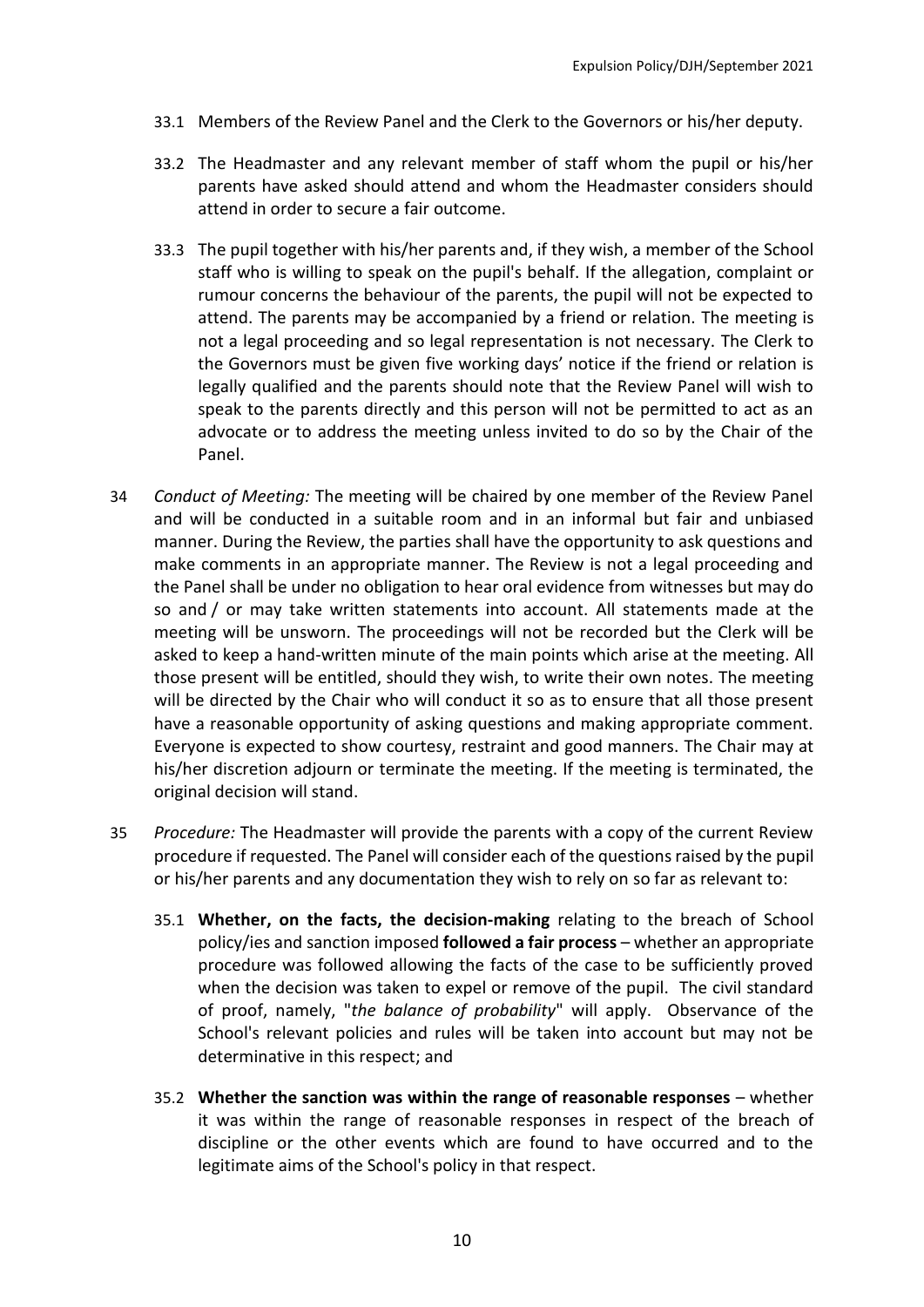- 35.3 The requirements of natural justice will apply. If for any reason the pupil or his/her parents are dissatisfied with any aspect of the meeting they must inform the Chair at the time and ask the Clerk to note their dissatisfaction and the reasons for it.
- <span id="page-10-0"></span>36 *Decision:* When the Chair decides that sufficient consideration has been given to the documentation provided, the representations made by the parties and other relevant circumstances, she/he will conclude the meeting and the Panel will consider its decision and recommendations. The Panel's decision and any recommendations will be notified in writing, with reasons, to the Headmaster and the parents by the Chair of the Review Panel or the Chairman of Governors within three working days of the meeting. The Headmaster will provide his response to those recommendations, if appropriate, in writing within 48 hours. In the absence of a significant procedural irregularity, the Headmaster's decision will be final. If the Headmaster's decision is upheld then the decision will be final. If the Headmaster is asked to reconsider his/her decision, the pupil will remain suspended until this has been done.

#### **Privacy**

37 The School processes data in accordance with its Privacy Notice which is available on the School's website. When dealing with reviews of a Headmaster decision, the School (including any panel member appointed to participate in a review panel) may process a range of information. This may include 'special category personal data' (please see the School's Privacy Notice which explains how the School uses such personal data), where this is necessary owing to the nature of the decision under review.

The School will keep records of reviews and panel hearings, as required by regulation. It will do so in accordance with its Privacy Notice and Retention of Records Policy. Complaints which do not have safeguarding implications will be retained for a period of at least seven years (a period determined by the six-year inspection cycle with allowance for unforeseen circumstances).

Daniel Harrison Headmaster, Sedbergh School September 2021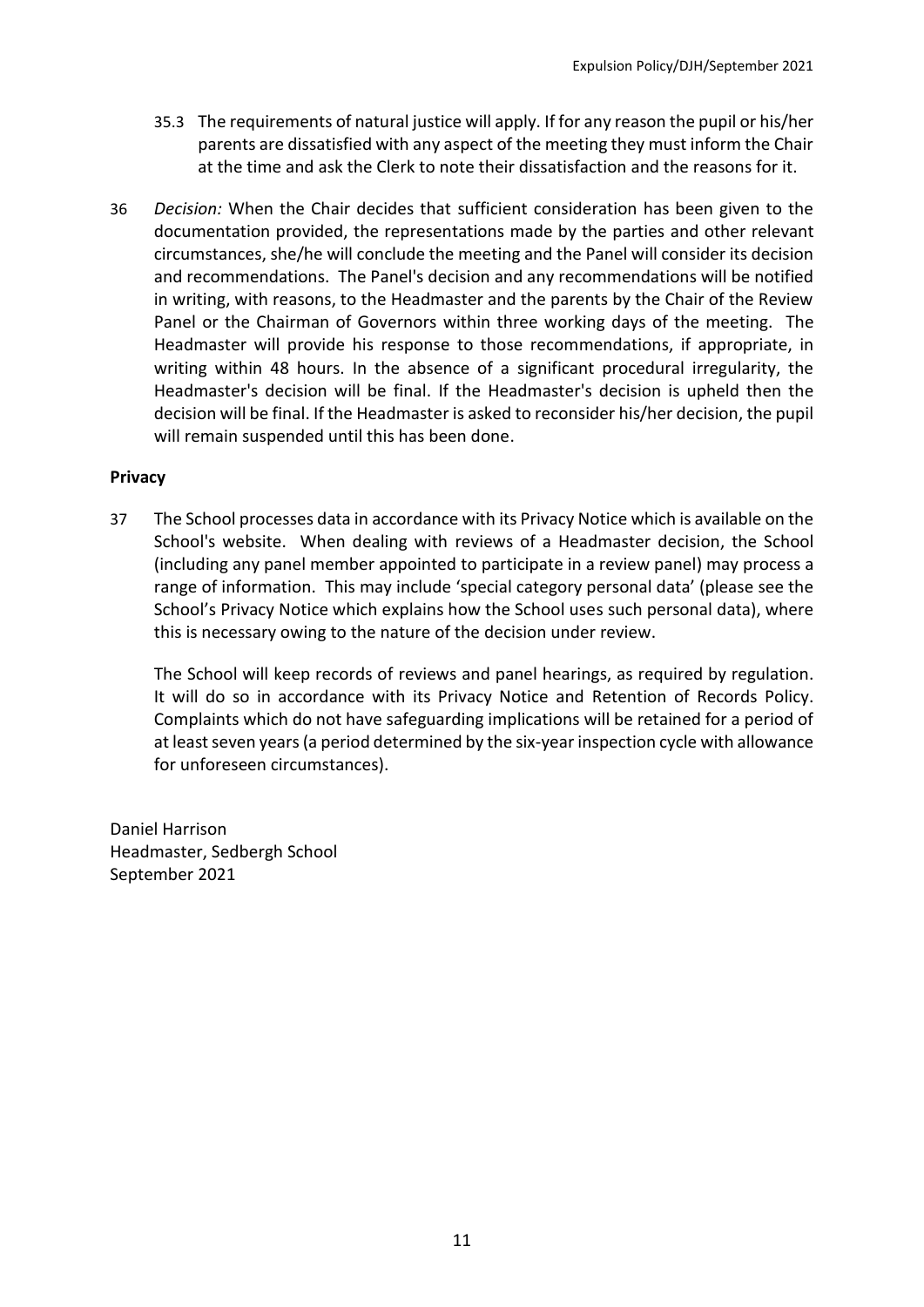### **Appendix 1**

#### **Procedural flowchart**

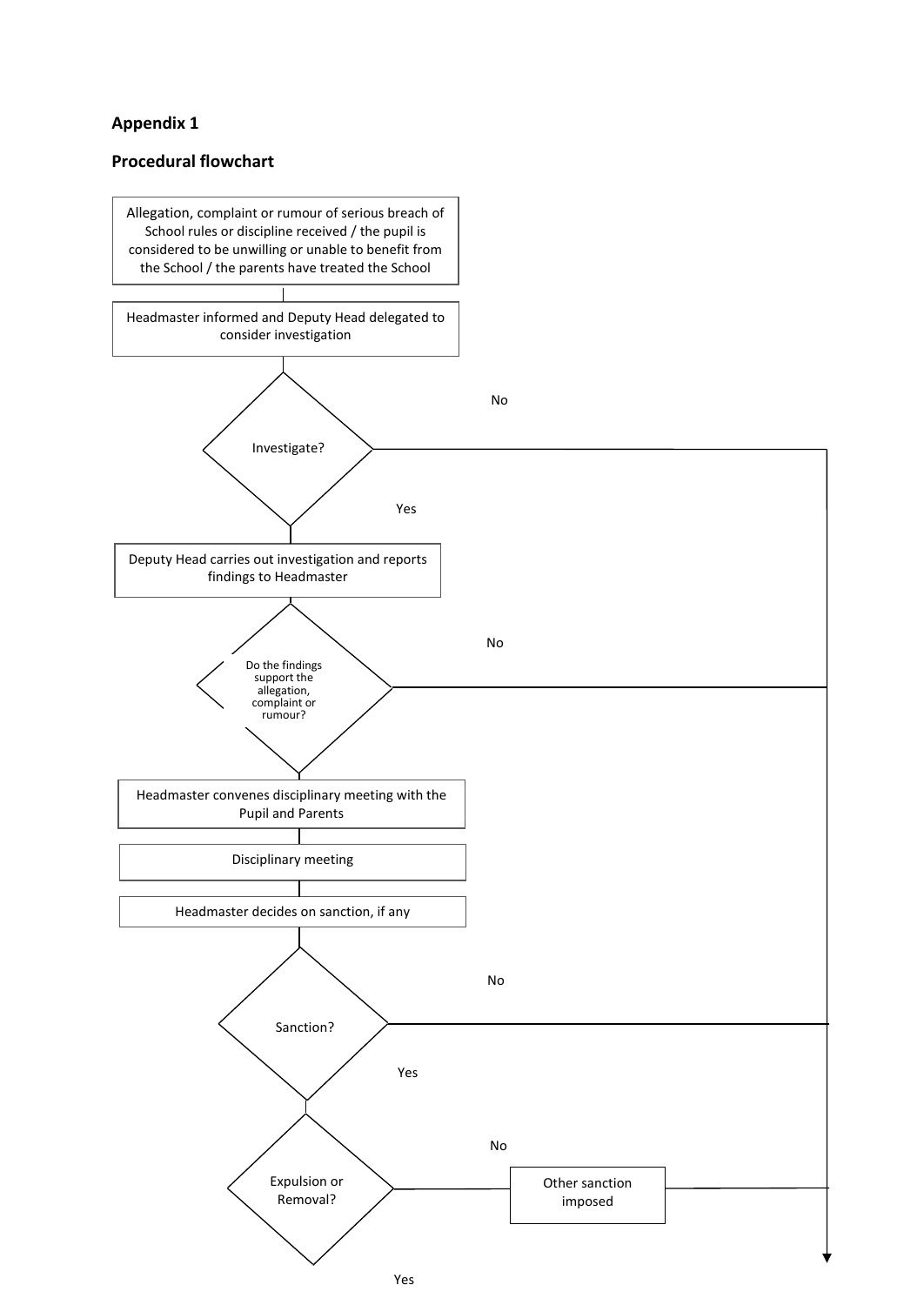